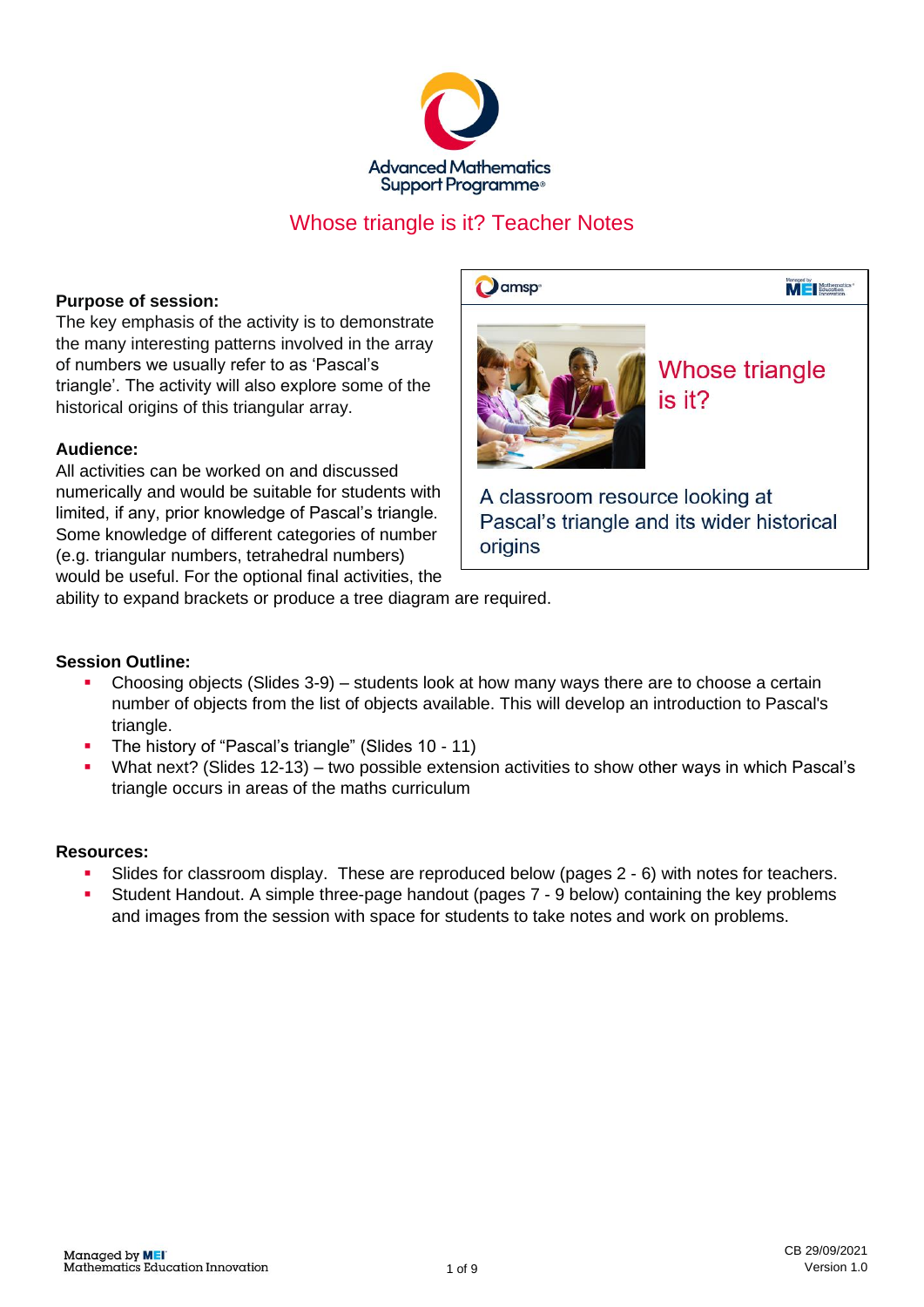| Slide (image and number)                                                                                                                                                                                               | <b>Guidance notes for teachers</b>                                                                                                                                                                                                                                                                                                                                                                                            |
|------------------------------------------------------------------------------------------------------------------------------------------------------------------------------------------------------------------------|-------------------------------------------------------------------------------------------------------------------------------------------------------------------------------------------------------------------------------------------------------------------------------------------------------------------------------------------------------------------------------------------------------------------------------|
| Slide 3<br>Oamsp <sup>®</sup><br>$M = 1$<br><b>Choosing objects</b><br>Imagine I have 3 objects<br>How many ways are there of choosing one object?                                                                     | This will seem quite obvious – students may wonder why you are<br>asking this question, but it's worth noting that this is taking us<br>somewhere! The answer is 3.<br>For slides 3 – 8 copies of the shapes are available on the Student<br>Handout on pages 7 - 8 below.                                                                                                                                                    |
| Slide 4<br>Oamsp <sup>-</sup><br><b>M E</b> Mothernotic<br><b>Choosing objects</b><br>Imagine I have 3 objects<br>How many ways are there of choosing two objects?                                                     | Here a bit more strategy is needed – students could list them i.e., circle-<br>star; circle-triangle; star-triangle so there are again 3 ways.<br>It is important students understand that when choosing objects the<br>order of choosing is not important (e.g., circle-star and star-circle are<br>the same) and that objects are not replaced once they are chosen (e.g.<br>you could not get circle-circle or star-star). |
| Slide 5<br>Oamsp <sup>®</sup><br>$M$ $\equiv$ $\frac{1}{2}$ Maximum of the $\frac{1}{2}$<br><b>Choosing objects</b><br>Imagine I have 3 objects<br>How many ways are there of choosing three objects?                  | Choosing 3 objects from 3 available objects obviously just has one<br>possible way.<br>This is a very basic example of a branch of maths called combinatorics,<br>which is focused on methods of counting in order to solve problems.                                                                                                                                                                                         |
| Slide 6<br><b>D</b> amsp <sup>®</sup><br>ME Baseman<br><b>Choosing objects</b><br>Imagine I have 3 objects<br>How many ways are there of choosing three objects?<br>How many ways are there are choosing zero objects? | It might be worth mentioning now that we could also consider how many<br>ways we could choose zero objects from the list - this is slightly<br>abstract but essentially there is always 1 way of choosing no objects -<br>you just don't choose any!                                                                                                                                                                          |

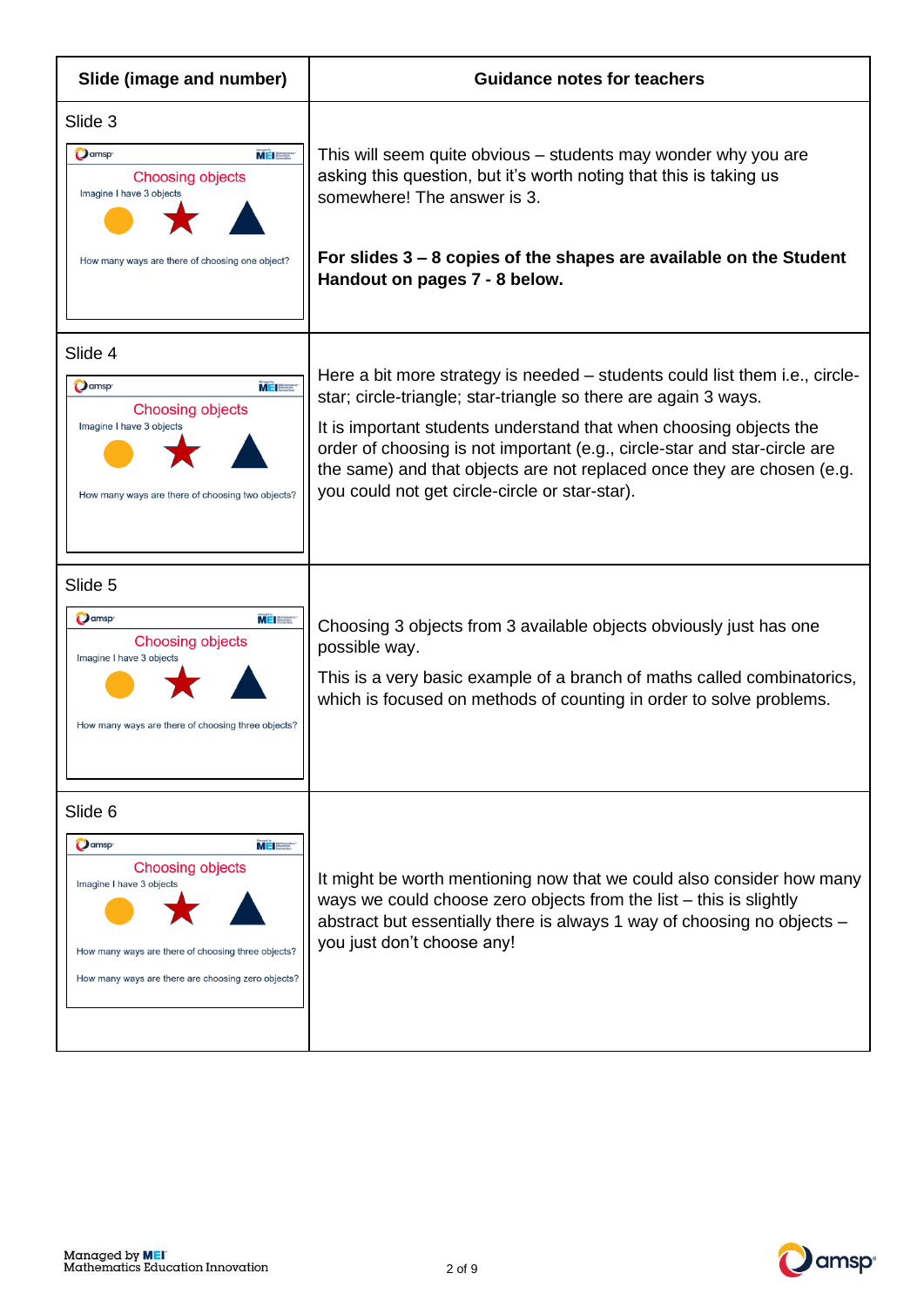| Slide 7                                                                                                                                                                                                                                                                                                      | Here are the results for choosing 0, 1, 2 and 3 objects from 3 objects.                                                                                                                                                                                                                                 |                                                                                                                                                                                                                                                                                                                                                                                              |  |  |
|--------------------------------------------------------------------------------------------------------------------------------------------------------------------------------------------------------------------------------------------------------------------------------------------------------------|---------------------------------------------------------------------------------------------------------------------------------------------------------------------------------------------------------------------------------------------------------------------------------------------------------|----------------------------------------------------------------------------------------------------------------------------------------------------------------------------------------------------------------------------------------------------------------------------------------------------------------------------------------------------------------------------------------------|--|--|
| O amsp <sup>®</sup><br>$M = \frac{M_{\text{eff}}}{M_{\text{eff}}}\frac{M_{\text{eff}}}{M_{\text{eff}}}$<br><b>Choosing objects</b><br>Imagine I have 3 objects<br>Objects<br>$\mathbf 0$<br>2<br>3<br>chosen<br><b>Number</b><br>$\mathbf{1}$<br>$\overline{3}$<br>$\overline{3}$<br>$\mathbf{1}$<br>of ways | Students might have spotted some symmetry here and might be able to<br>explain why choosing 1 object and choosing 2 objects has the same<br>number of possibilities.<br>For example, in the table below the first column might represent the<br>object that is chosen or the object that is not chosen. |                                                                                                                                                                                                                                                                                                                                                                                              |  |  |
|                                                                                                                                                                                                                                                                                                              | Circle<br>Star, Triangle                                                                                                                                                                                                                                                                                |                                                                                                                                                                                                                                                                                                                                                                                              |  |  |
|                                                                                                                                                                                                                                                                                                              | <b>Star</b>                                                                                                                                                                                                                                                                                             | Circle, Triangle                                                                                                                                                                                                                                                                                                                                                                             |  |  |
|                                                                                                                                                                                                                                                                                                              | Triangle                                                                                                                                                                                                                                                                                                | Circle, Star                                                                                                                                                                                                                                                                                                                                                                                 |  |  |
|                                                                                                                                                                                                                                                                                                              | In either case there are three possibilities, the first column gives the<br>options for choosing one object and the second column gives the<br>options for choosing two objects. We can see that the possibilities<br>naturally 'pair up' and so there are 3 options in each case.                      |                                                                                                                                                                                                                                                                                                                                                                                              |  |  |
| Slide 8                                                                                                                                                                                                                                                                                                      | Ask the students to think about how many ways they could choose:                                                                                                                                                                                                                                        |                                                                                                                                                                                                                                                                                                                                                                                              |  |  |
| Oamsp <sup>®</sup><br>$M =$                                                                                                                                                                                                                                                                                  | zero, one or two objects from 2 objects (answer: 1, 2, 1)                                                                                                                                                                                                                                               |                                                                                                                                                                                                                                                                                                                                                                                              |  |  |
| <b>Choosing objects</b><br>Repeat the process for 2 objects<br>And for 4 objects                                                                                                                                                                                                                             | zero, one, two, three or four objects from 4 objects (answer: 1,<br>4, 6, 4, 1)                                                                                                                                                                                                                         |                                                                                                                                                                                                                                                                                                                                                                                              |  |  |
|                                                                                                                                                                                                                                                                                                              | Encourage students to produce a table of results for each of these<br>scenarios, similar to that on the last slide.                                                                                                                                                                                     |                                                                                                                                                                                                                                                                                                                                                                                              |  |  |
|                                                                                                                                                                                                                                                                                                              | What would happen with just one object to choose from? (answer: 1,1)                                                                                                                                                                                                                                    |                                                                                                                                                                                                                                                                                                                                                                                              |  |  |
|                                                                                                                                                                                                                                                                                                              | What if there were 5 objects? Students might try this and think about<br>how to list the outcomes systematically. They might use the numbers 1<br>to 5 instead of drawing shapes when listing the combinations.                                                                                         |                                                                                                                                                                                                                                                                                                                                                                                              |  |  |
|                                                                                                                                                                                                                                                                                                              | What happens in the table of results each time? Are there any patterns<br>within each table?                                                                                                                                                                                                            |                                                                                                                                                                                                                                                                                                                                                                                              |  |  |
| Slide 9<br>O amsp <sup>®</sup><br>$M =$<br>Choosing objects - summary<br>1<br>2 objects<br>3 objects<br>4 objects<br>5 objects                                                                                                                                                                               | Encourage students to see how the individual rows of the triangular<br>array are copies of the tables for each of their number of objects<br>considered earlier.                                                                                                                                        |                                                                                                                                                                                                                                                                                                                                                                                              |  |  |
|                                                                                                                                                                                                                                                                                                              | What might the first two rows represent? The first '1' is a bit abstract<br>representing the number of ways to choose 0 objects from 0 objects!<br>Perhaps not something to focus on in depth but interesting to note the<br>patterns that emerge between the rows.                                     |                                                                                                                                                                                                                                                                                                                                                                                              |  |  |
|                                                                                                                                                                                                                                                                                                              | the patterns).                                                                                                                                                                                                                                                                                          | Could they predict the next row without actually working out<br>individually all of the different combinations? As the number of<br>objects increases, why might studying the patterns be a better<br>approach? See Student Handout on page 8 below (note it is<br>worth having this printed separately to pages $6 - 7$ of the<br>Student Handout so that students don't look ahead and see |  |  |
|                                                                                                                                                                                                                                                                                                              |                                                                                                                                                                                                                                                                                                         | Based on the work earlier, can students explain why the triangle<br>is symmetrical e.g. how are the two 4's on the line 1,4,6,4,1<br>related to each other? The table in the Teacher Notes for slide 7                                                                                                                                                                                       |  |  |

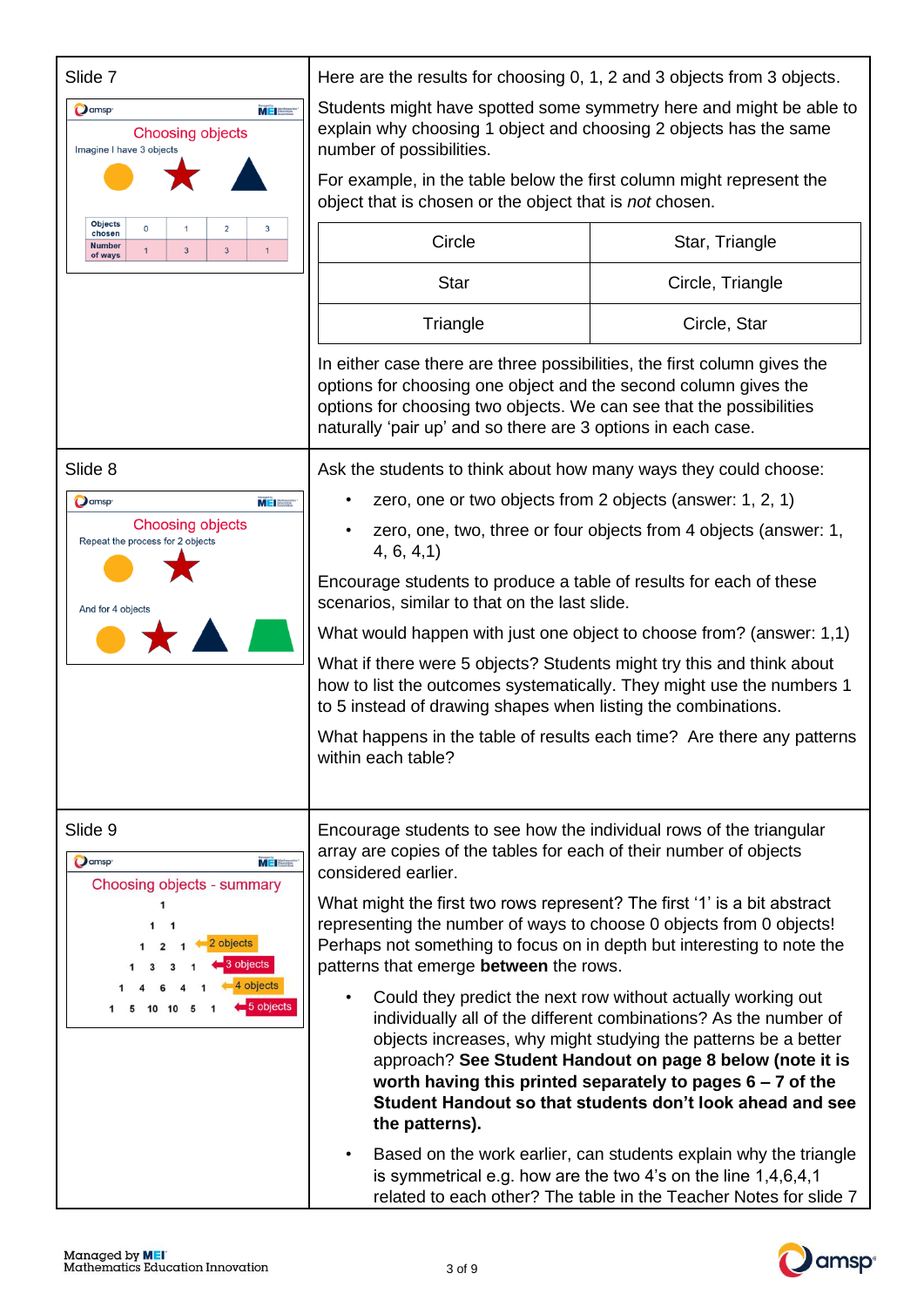

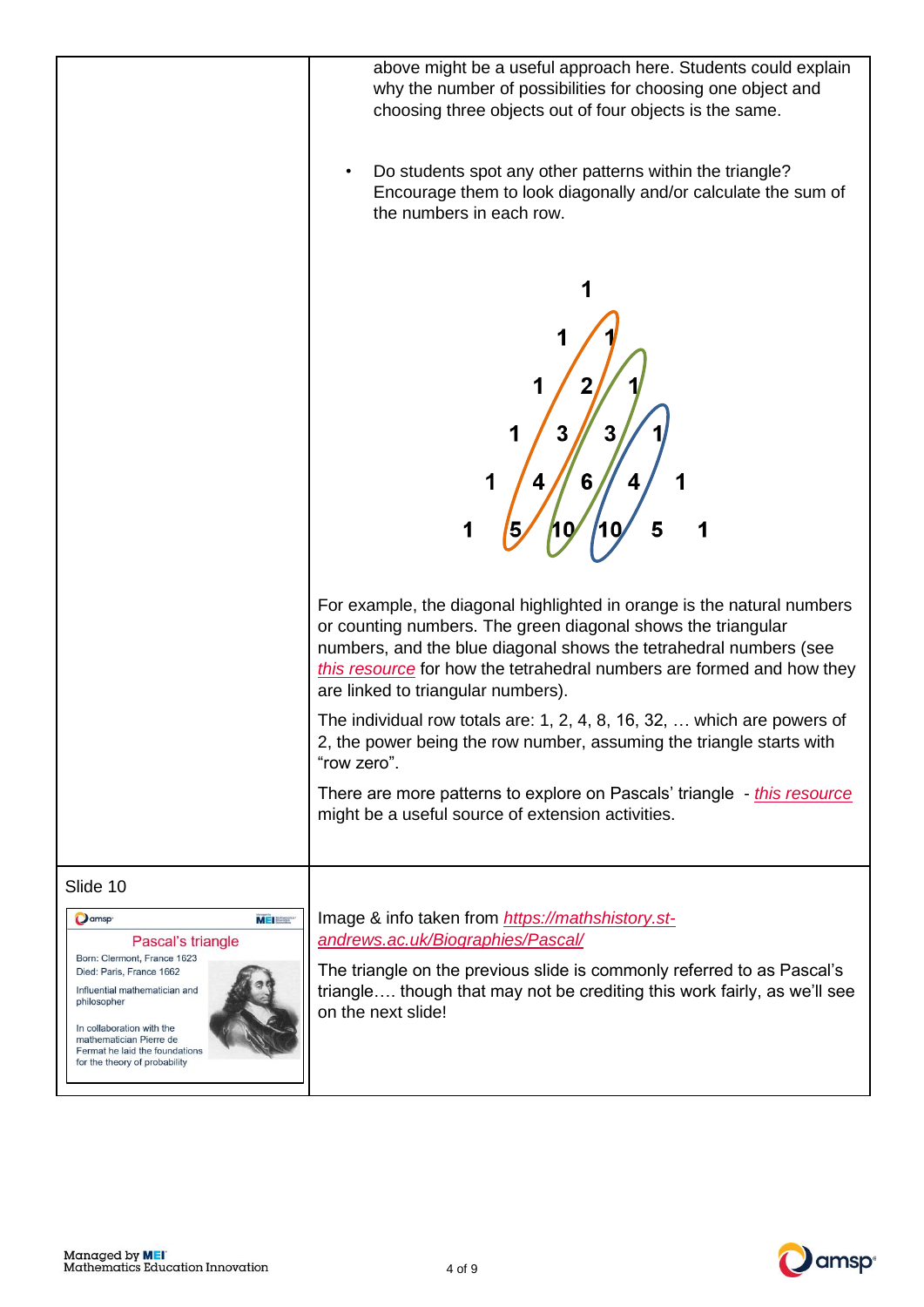| Slide 11<br>Oamsp <sup>®</sup><br>$M = 1$<br>Zhu Shijie's triangle<br>Born: Beijing, China c1260<br>Died: c1320<br>Was known to have<br>produced the triangle<br>shown in image but<br>refers to this as an 'old<br>method' suggesting it<br>was known well before<br>his lifetime.                                                    | We know little about Zhu Shijie (also known as Chu Shih-Chieh)—not<br>precisely even when he was born or when he died. He lived near<br>modern Beijing, but he seems to have spent some twenty years as a<br>wandering scholar who earned his living by teaching mathematics. (see<br>https://www.worldsmostinfluentialpeople.com/zhu-shijie). In 1303 he<br>published a book called 'Precious Mirror of the 4 elements' in which he<br>included a diagram which later, in the west, became known as Pascals'<br>triangle (published $c1654 - 1655$ ) – see copy on this slide. Zhu's book<br>entitles it, "Diagram of the Old Method for finding Eighth and Lower<br>Powers," suggesting that it was known at least for some time before he<br>published it<br>More info about this publication here https://mathshistory.st-<br>andrews.ac.uk/Biographies/Zhu_Shijie/<br>This history suggests that the triangle we know as "Pascal's" triangle<br>was known about possibly prior to 1000 AD - several hundred years |                  |                  |             |
|----------------------------------------------------------------------------------------------------------------------------------------------------------------------------------------------------------------------------------------------------------------------------------------------------------------------------------------|------------------------------------------------------------------------------------------------------------------------------------------------------------------------------------------------------------------------------------------------------------------------------------------------------------------------------------------------------------------------------------------------------------------------------------------------------------------------------------------------------------------------------------------------------------------------------------------------------------------------------------------------------------------------------------------------------------------------------------------------------------------------------------------------------------------------------------------------------------------------------------------------------------------------------------------------------------------------------------------------------------------------|------------------|------------------|-------------|
| Slide 12<br>O amsp <sup>-</sup><br>$M =$<br>Where next?<br>Expand the following expressions - what do you<br>notice?<br>$(x + y)^2$<br>$(x + y)^3$<br>$(x + y)^4$<br>Could you predict the expansion of $(x + y)^5$ ?<br>How does this relate to Zhu Shijie / Pascal's<br>triangle?                                                    | prior to Pascal publishing it.<br>This is one of two optional extension activities that you might use to<br>show the range of ways in which Zhu Shijie / Pascal's triangle is used<br>within the curriculum.<br>The coefficients of each of the expressions are represented in the row<br>of the triangle which correspond to the power (taking the first row, with a<br>single 1, as "row zero" i.e. $(x + y)^0$ )<br>More extension: Students might extend this work further by<br>researching factorial notation and the use of the nCr button on their<br>calculator.                                                                                                                                                                                                                                                                                                                                                                                                                                              |                  |                  |             |
| Slide 13<br>Oamsp <sup>®</sup><br>MEI<br>Where next?<br>A biased die has probability $\frac{1}{5}$ of landing on 6.<br>The die is rolled four times.<br>What is the probability of obtaining:<br>$\cdot$ No 6's<br>$\cdot$ One 6<br>Two 6's<br>• Three 6's<br>• Four 6's<br>How does this relate to Zhu Shijie / Pascal's<br>triangle? | This is one of two optional extension activities that you might use to<br>show the range of ways in which Zhu Shijie / Pascal's triangle is used<br>within the curriculum.<br>Students could use a tree diagram to show the different options. The<br>number of ways to obtain each of the outcomes listed corresponds to a<br>row of Pascal's triangle (row 4, since there are 4 rolls of the dice,<br>assuming the row with a single '1' is "row zero").<br>For example, the number of ways to get two 6's is shown in the table $-$<br>there are 6 ways.                                                                                                                                                                                                                                                                                                                                                                                                                                                            |                  |                  |             |
|                                                                                                                                                                                                                                                                                                                                        | First roll                                                                                                                                                                                                                                                                                                                                                                                                                                                                                                                                                                                                                                                                                                                                                                                                                                                                                                                                                                                                             | Second roll      | Third roll       | Fourth roll |
|                                                                                                                                                                                                                                                                                                                                        | 6                                                                                                                                                                                                                                                                                                                                                                                                                                                                                                                                                                                                                                                                                                                                                                                                                                                                                                                                                                                                                      | 6                | Not <sub>6</sub> | Not 6       |
|                                                                                                                                                                                                                                                                                                                                        | 6                                                                                                                                                                                                                                                                                                                                                                                                                                                                                                                                                                                                                                                                                                                                                                                                                                                                                                                                                                                                                      | Not 6            | 6                | Not 6       |
|                                                                                                                                                                                                                                                                                                                                        | 6                                                                                                                                                                                                                                                                                                                                                                                                                                                                                                                                                                                                                                                                                                                                                                                                                                                                                                                                                                                                                      | Not <sub>6</sub> | Not <sub>6</sub> | 6           |
|                                                                                                                                                                                                                                                                                                                                        | Not 6                                                                                                                                                                                                                                                                                                                                                                                                                                                                                                                                                                                                                                                                                                                                                                                                                                                                                                                                                                                                                  | 6                | 6                | Not 6       |
|                                                                                                                                                                                                                                                                                                                                        | Not 6                                                                                                                                                                                                                                                                                                                                                                                                                                                                                                                                                                                                                                                                                                                                                                                                                                                                                                                                                                                                                  | 6                | Not <sub>6</sub> | 6           |
|                                                                                                                                                                                                                                                                                                                                        | Not 6                                                                                                                                                                                                                                                                                                                                                                                                                                                                                                                                                                                                                                                                                                                                                                                                                                                                                                                                                                                                                  | Not 6            | 6                | 6           |
|                                                                                                                                                                                                                                                                                                                                        |                                                                                                                                                                                                                                                                                                                                                                                                                                                                                                                                                                                                                                                                                                                                                                                                                                                                                                                                                                                                                        |                  |                  |             |

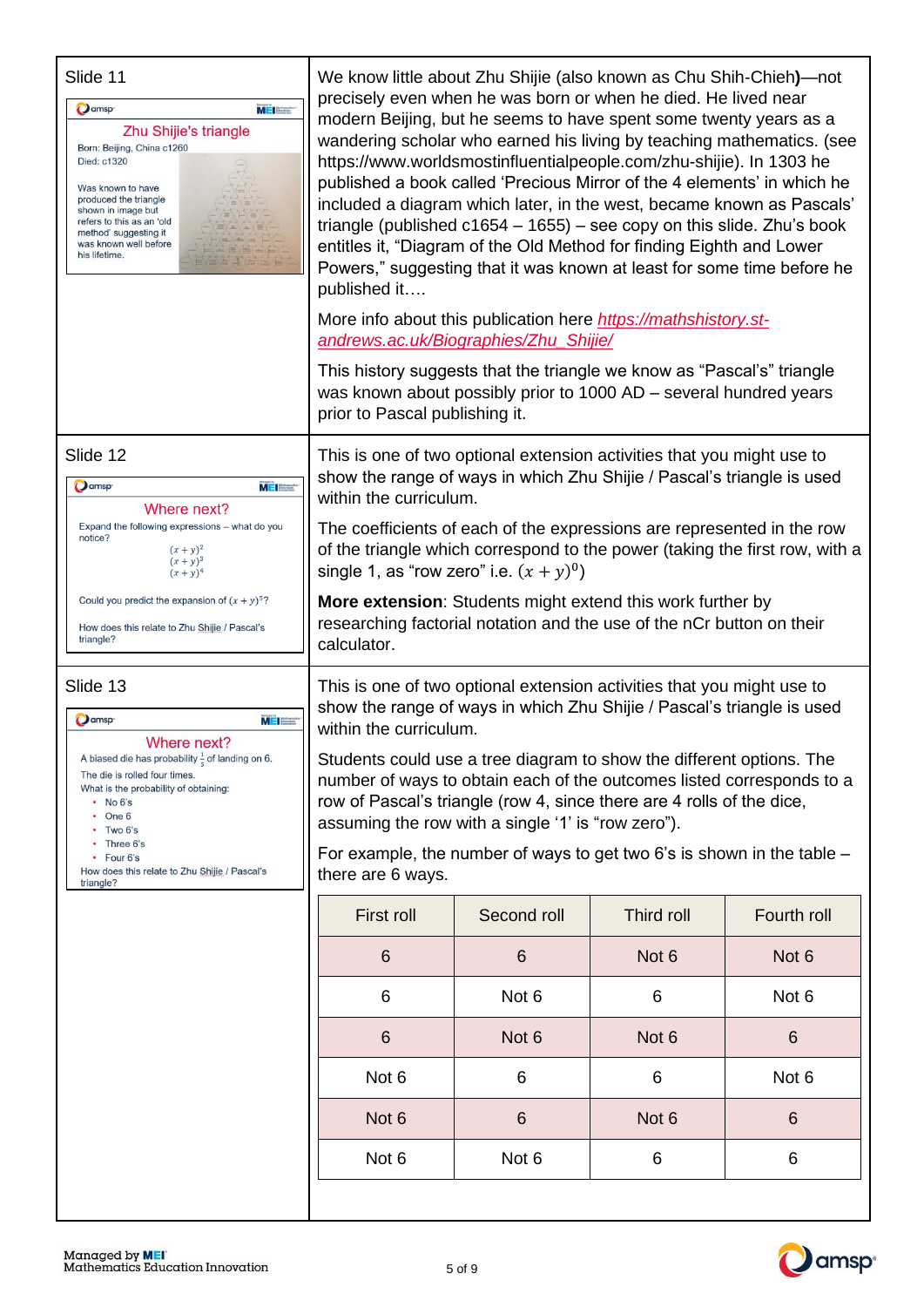|                                                                                                                                                                                                                                                                                                                                                                                                                                                                                                                                                                                                                                                                                                                                                                                                                                 | So the <b>probability</b> of obtaining two 6's is $6 \times \left(\frac{1}{5}\right)^2 \times \left(\frac{4}{5}\right)^2 = 0.1536$ i.e.<br>there are six ways of rolling two sixes (each with probability $\frac{1}{5}$ ) and two<br>non-sixes (each with probability $\frac{4}{5}$ ). |
|---------------------------------------------------------------------------------------------------------------------------------------------------------------------------------------------------------------------------------------------------------------------------------------------------------------------------------------------------------------------------------------------------------------------------------------------------------------------------------------------------------------------------------------------------------------------------------------------------------------------------------------------------------------------------------------------------------------------------------------------------------------------------------------------------------------------------------|----------------------------------------------------------------------------------------------------------------------------------------------------------------------------------------------------------------------------------------------------------------------------------------|
| Slides 14 & 15<br><b>MEISSEN</b><br><b>Damsp</b><br><b>About the AMSP</b><br>• A government-funded initiative, managed by MEI,<br>providing national support for teachers and students in<br>all state-funded schools and colleges in England.<br>• It aims to increase participation in AS/A level<br>Mathematics and Further Mathematics, and Core<br>Maths, and improve the teaching of these qualifications.<br>• Additional support is given to those in priority areas to<br>boost social mobility so that, whatever their gender,<br>background or location, students can choose their best<br>maths pathway post-16, and have access to high quality<br>maths teaching.<br><b>O</b> amsp<br><b>MEISSE</b><br><b>Contact the AMSP</b><br>01225 716 492<br>admin@amsp.org.uk<br>@<br>amsp.org.uk<br><b>Advanced Maths</b> | Information & contact details about the AMSP.                                                                                                                                                                                                                                          |

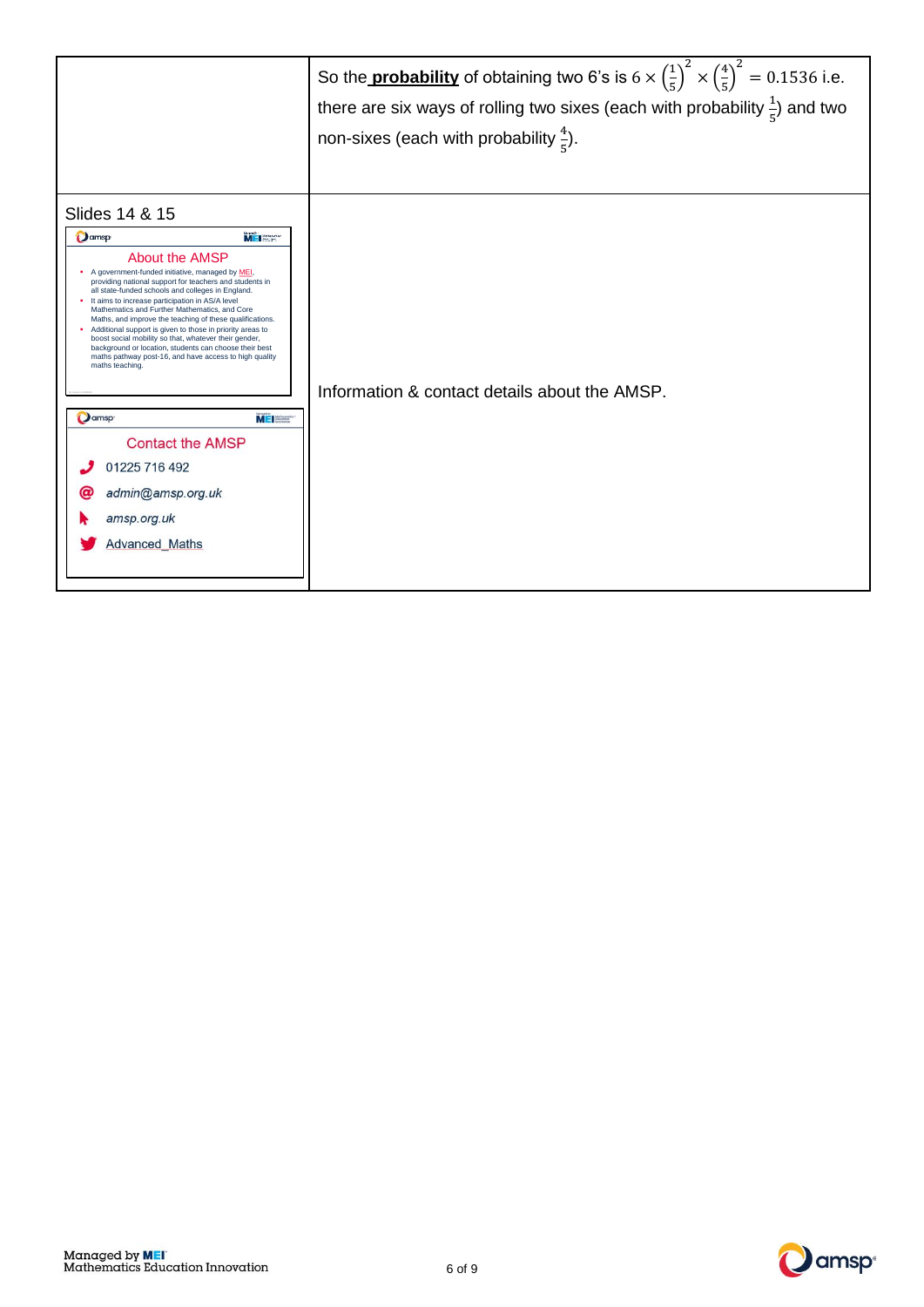





Choosing from 2 objects



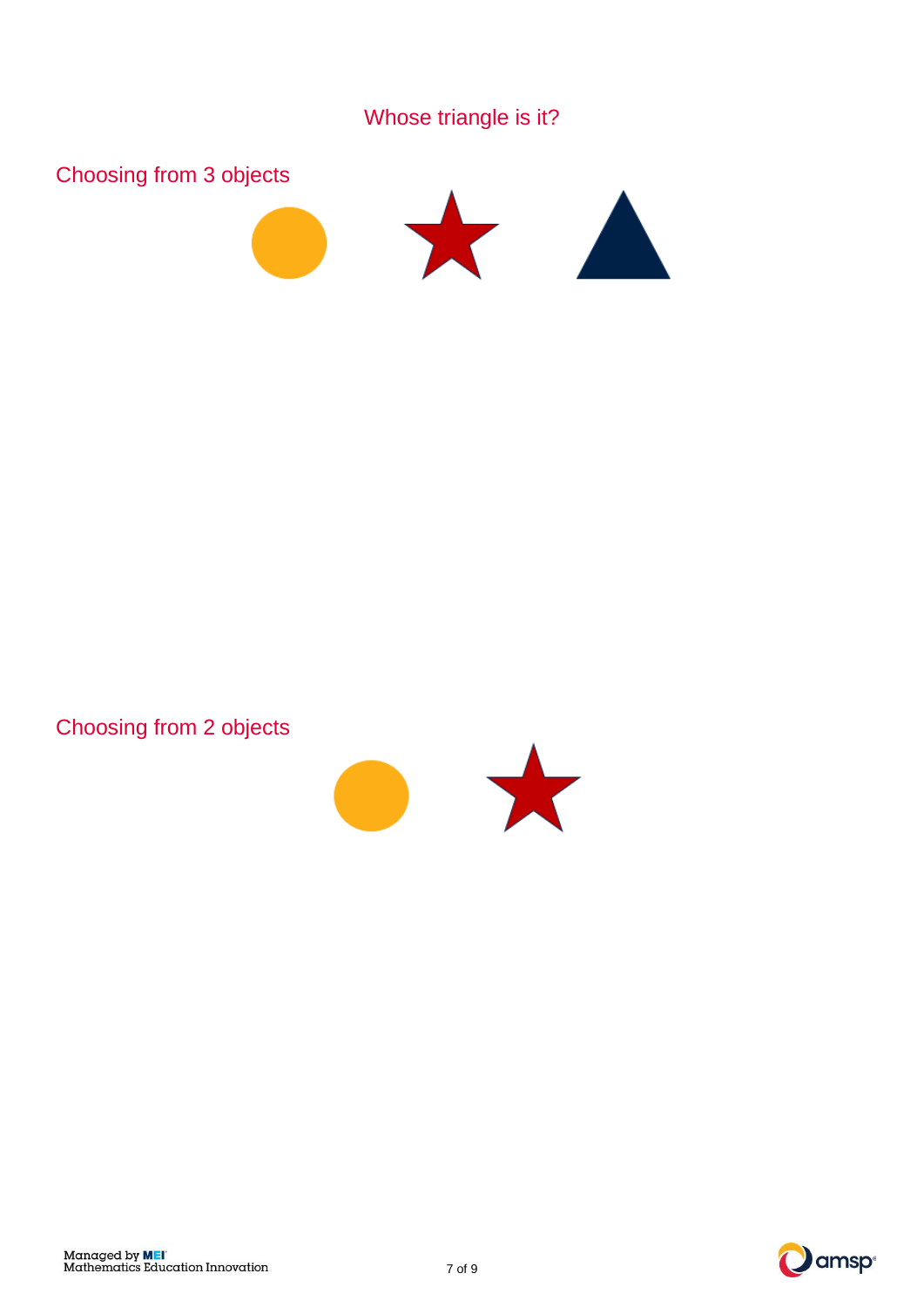Choosing from 4 objects